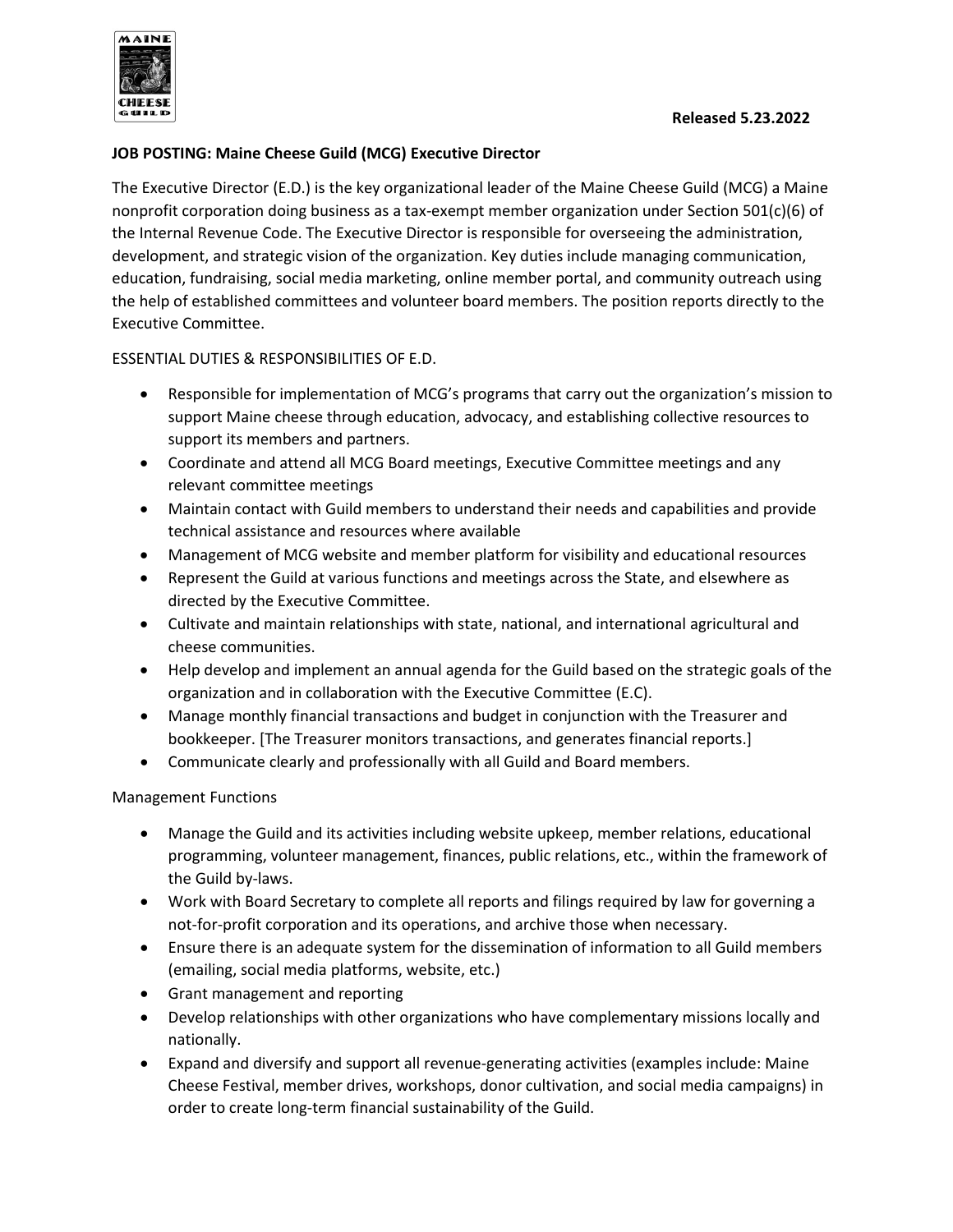Communications and Public Relations

- Communicate with the public and media on behalf of all members.
- Oversee the promotional plans and dissemination of materials to promote the Guild.
- Manage the creation and updating of any printed Guild materials.
- Create and post regular content to Guild social media platforms and online member forum.

Membership

- Solicit annual Cheesemaker, Trade, and Enthusiast members.
- Increase overall membership by 20%.
- Maintain up-to-date membership information including monitoring website map and search function
- Manage member communication including events, meetings and trainings, equipment sales or resources, intern and employment opportunities, general inquiries.
- Share educational and financial resources and opportunities with members
- Help organize and manage educational workshops for the membership and/or the public

#### Grants and Fiscal Management

- Prepare and present an annual budget in connection with the Board Treasurer
- Work in collaboration with rants committee to identify and apply for funding opportunities
- Ensure the annual budget is implemented to meet Guild objectives
- Provide accountability for necessary income, including membership dues, Cheese Festival income, and grants/fundraising as needed
- Provide leadership in soliciting sponsorships for Maine Cheese Festival revenue.

Other Duties as identified by the Executive Committee

#### PREFERRED QUALIFICATIONS

- Interest in agriculture and agricultural issues, especially as it relates to dairy
- Proven organizational skills
- Previous Grant writing/fundraising experience
- Ability to be self-directed and to work alone
- Experience in a leadership role for a non-profit or food-based organization
- Excellent verbal, written, and inter-personal communication skills
- Competency in public relations, member services, board communication
- Web management capability
- Availability for short-term travel to regional and national food industry events

#### PHYSICAL, MENTAL AND VISUAL REQUIREMENTS

Excellent verbal communications skills are required for talking with Guild members, committees and various media requests. Exceptional interpersonal skills are necessary for building and maintaining collaborative relationships that are essential to success. Work requires travel by automobile throughout Maine for meetings and program operations. Employee must maintain a valid ME driver's license and manage travel arrangements, including overnight accommodations. Employee is responsible for loading